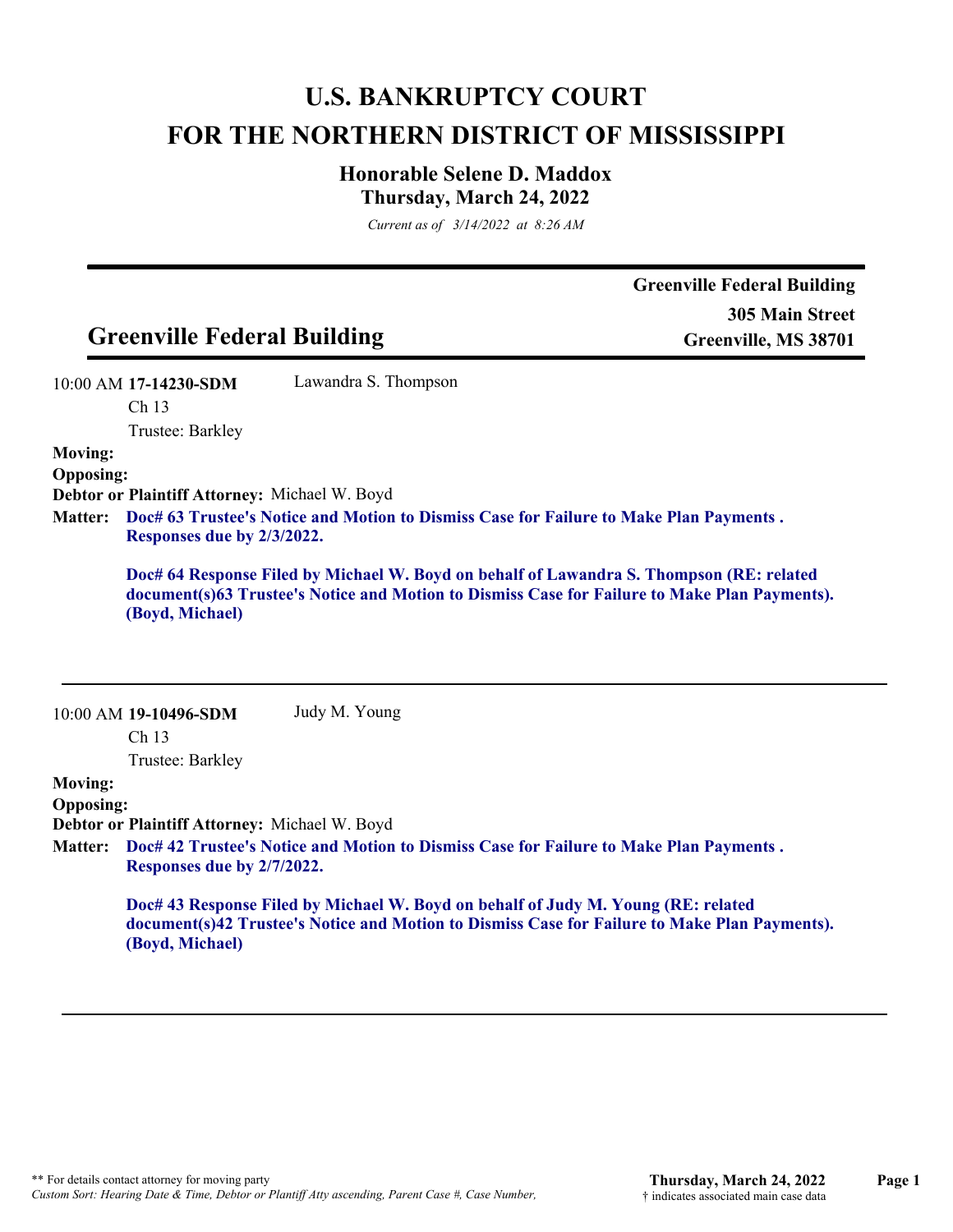|                  | 10:00 AM 19-12095-SDM                                | Shavon L. Spivey                                                                                                                                                                      |
|------------------|------------------------------------------------------|---------------------------------------------------------------------------------------------------------------------------------------------------------------------------------------|
|                  | Ch <sub>13</sub>                                     |                                                                                                                                                                                       |
|                  | Trustee: Barkley                                     |                                                                                                                                                                                       |
| <b>Moving:</b>   |                                                      |                                                                                                                                                                                       |
| <b>Opposing:</b> |                                                      |                                                                                                                                                                                       |
|                  | <b>Debtor or Plaintiff Attorney: Michael W. Boyd</b> |                                                                                                                                                                                       |
| <b>Matter:</b>   | Responses due by 2/3/2022.                           | Doc# 41 Trustee's Notice and Motion to Dismiss Case for Failure to Make Plan Payments.                                                                                                |
|                  | (Boyd, Michael)                                      | Doc# 43 Response Filed by Michael W. Boyd on behalf of Shavon L. Spivey (RE: related<br>document(s)41 Trustee's Notice and Motion to Dismiss Case for Failure to Make Plan Payments). |

10:00 AM **19-12652-SDM**  Ch 13 Trustee: Barkley Bell Henderson, Jr. **Moving:** Olivia Spencer **Opposing: Debtor or Plaintiff Attorney:** Michael W. Boyd **Doc# 32 Motion for Relief from Stay ., Motion to Abandon . Filed by Charles F. Barbour on Matter: behalf of Nissan Motor Acceptance Corporation. (Attachments: # 1 Exhibit A # 2 Exhibit B # 3 Proposed Order) Doc# 39 Response Filed by Michael W. Boyd on behalf of Bell Henderson Jr. (RE: related document(s)32 Motion for Relief From Stay filed by Creditor Nissan Motor Acceptance Corporation, Motion to Abandon). (Boyd, Michael)** 10:00 AM **19-13160-SDM**  Ch 13 Trustee: Barkley Brenda F. Shorter

#### **Moving:**

**Opposing:**

**Debtor or Plaintiff Attorney:** Michael W. Boyd

**Doc# 39 Trustee's Notice and Motion to Dismiss Case for Failure to Make Plan Payments . Matter: Responses due by 2/3/2022.**

**Doc# 40 Response Filed by Michael W. Boyd on behalf of Brenda F. Shorter (RE: related document(s)39 Trustee's Notice and Motion to Dismiss Case for Failure to Make Plan Payments). (Boyd, Michael)**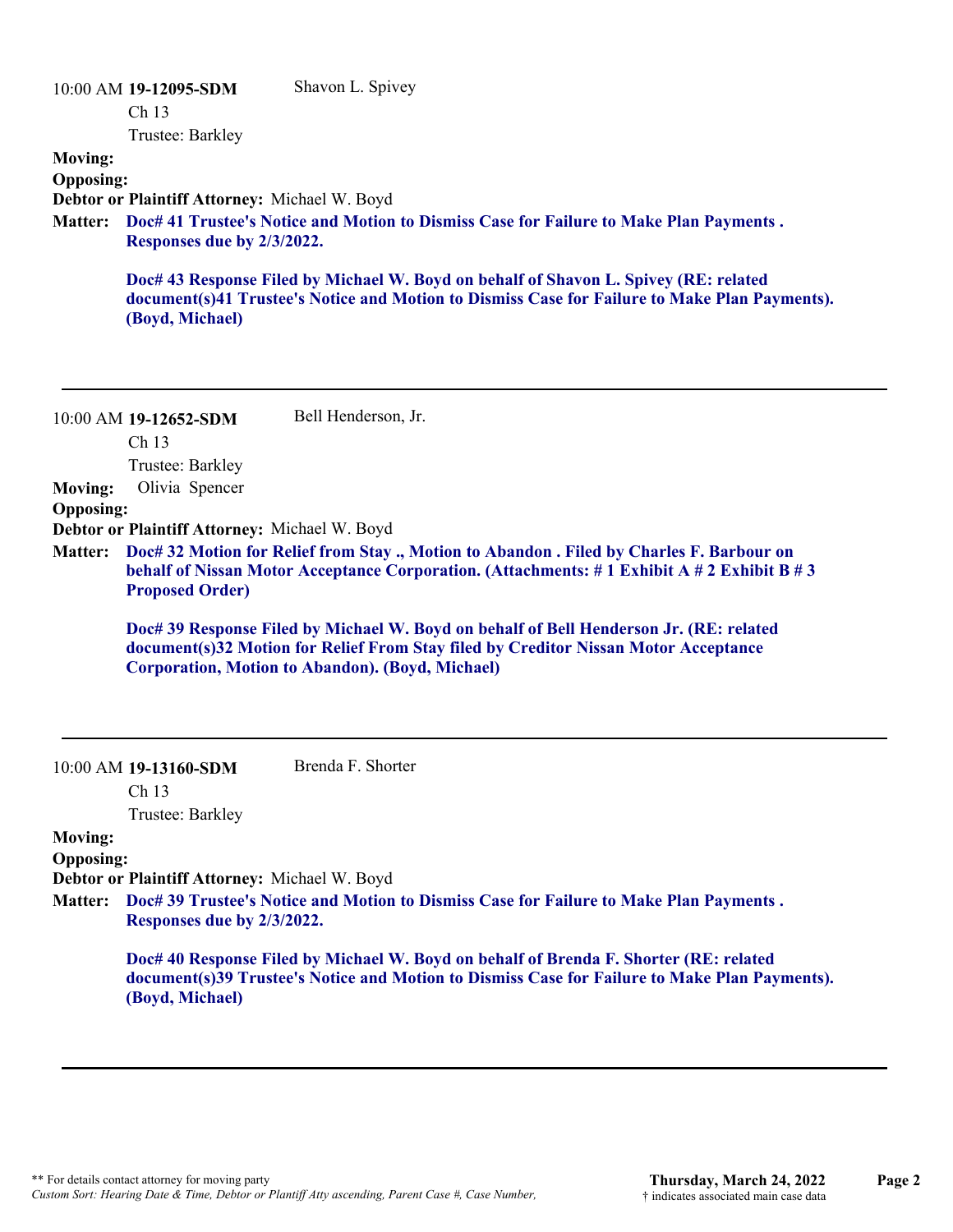| <b>Moving:</b>                     | 10:00 AM 19-14867-SDM<br>Ch <sub>13</sub><br>Trustee: Barkley               | James Jefferson                                                                                                                                                                      |
|------------------------------------|-----------------------------------------------------------------------------|--------------------------------------------------------------------------------------------------------------------------------------------------------------------------------------|
| <b>Opposing:</b>                   | Debtor or Plaintiff Attorney: Michael W. Boyd                               |                                                                                                                                                                                      |
| <b>Matter:</b>                     | Responses due by 2/3/2022.                                                  | Doc# 21 Trustee's Notice and Motion to Dismiss Case for Failure to Make Plan Payments.                                                                                               |
|                                    | (Boyd, Michael)                                                             | Doc# 22 Response Filed by Michael W. Boyd on behalf of James Jefferson (RE: related<br>document(s)21 Trustee's Notice and Motion to Dismiss Case for Failure to Make Plan Payments). |
|                                    |                                                                             |                                                                                                                                                                                      |
|                                    | 10:00 AM 20-10269-SDM                                                       | Ora Lee Coleman                                                                                                                                                                      |
|                                    | Ch 13<br>Trustee: Barkley                                                   |                                                                                                                                                                                      |
| <b>Moving:</b><br><b>Opposing:</b> |                                                                             |                                                                                                                                                                                      |
| <b>Matter:</b>                     | Debtor or Plaintiff Attorney: Michael W. Boyd<br>Responses due by 2/7/2022. | Doc# 25 Trustee's Notice and Motion to Dismiss Case for Failure to Make Plan Payments.                                                                                               |
|                                    | (Boyd, Michael)                                                             | Doc# 26 Response Filed by Michael W. Boyd on behalf of Ora Lee Coleman (RE: related<br>document(s)25 Trustee's Notice and Motion to Dismiss Case for Failure to Make Plan Payments). |
|                                    | 10:00 AM 21-11065-SDM<br>Ch <sub>13</sub>                                   | Antony Q. Lee                                                                                                                                                                        |
|                                    | Trustee: Barkley                                                            |                                                                                                                                                                                      |
| <b>Moving:</b>                     |                                                                             |                                                                                                                                                                                      |
| <b>Opposing:</b>                   |                                                                             |                                                                                                                                                                                      |
|                                    | Debtor or Plaintiff Attorney: Michael W. Boyd                               |                                                                                                                                                                                      |
|                                    |                                                                             | Matter: Doc# 40 Trustee's Notice and Motion to Dismiss Case for Failure to Make Plan Payments.                                                                                       |

**Responses due by 2/3/2022.**

**Doc# 43 Response Filed by Michael W. Boyd on behalf of Antony Q. Lee (RE: related document(s)40 Trustee's Notice and Motion to Dismiss Case for Failure to Make Plan Payments). (Boyd, Michael)**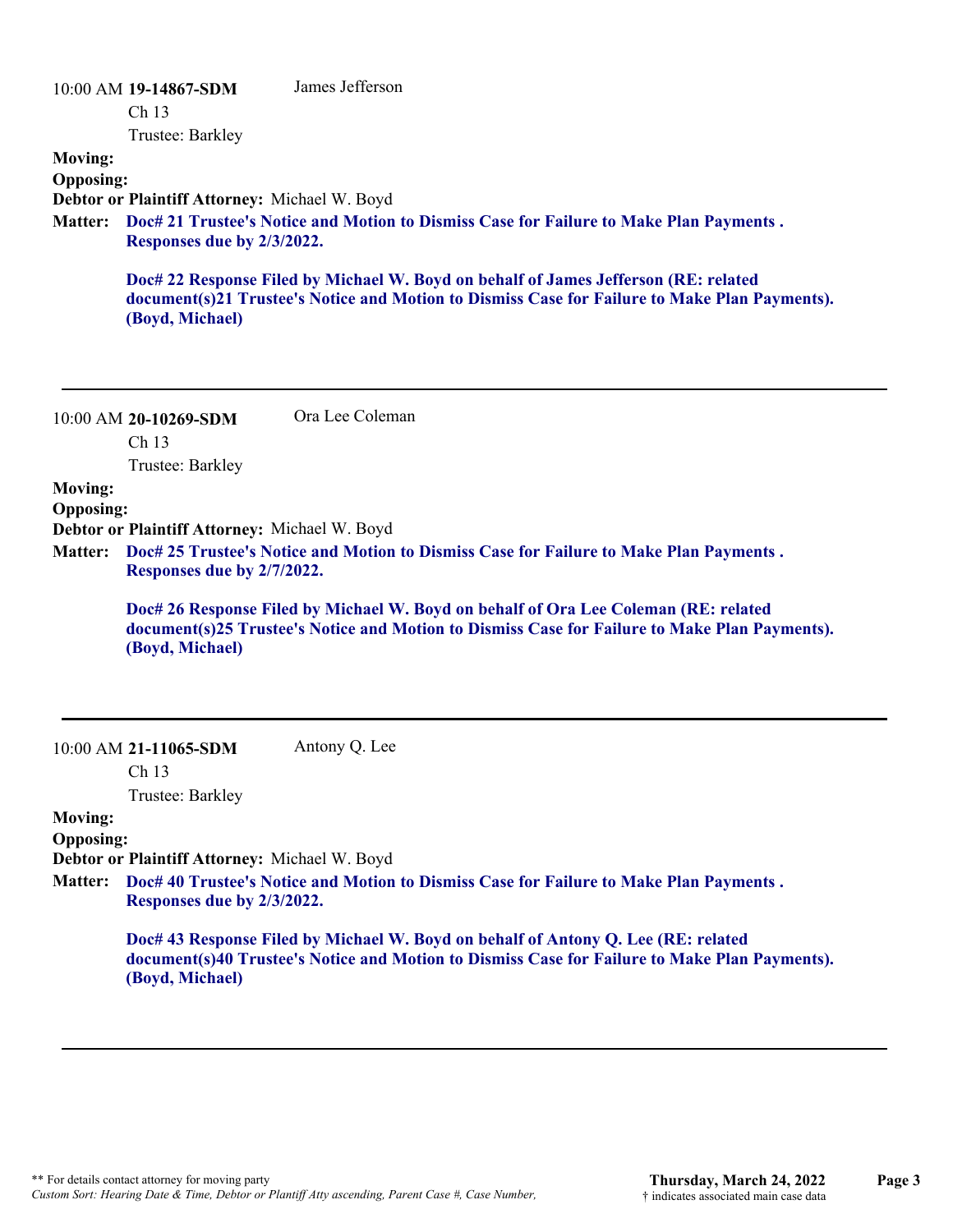|                  | $10:00$ AM 21-11699-SDM                       | Gloria A. White                                                                                                                                |
|------------------|-----------------------------------------------|------------------------------------------------------------------------------------------------------------------------------------------------|
|                  | Ch <sub>7</sub>                               |                                                                                                                                                |
|                  | Trustee: Levingston                           |                                                                                                                                                |
| <b>Moving:</b>   | Michael W. Boyd                               |                                                                                                                                                |
| <b>Opposing:</b> |                                               |                                                                                                                                                |
|                  | Debtor or Plaintiff Attorney: Michael W. Boyd |                                                                                                                                                |
|                  |                                               | Matter: Doc# 32 Reaffirmation Agreement Between Debtor and Tower Loan of Mississippi Filed by<br>Michael W. Boyd on behalf of Gloria A. White. |
|                  |                                               |                                                                                                                                                |
|                  | 10:00 AM 21-12199-SDM                         | Anthony Hammond and                                                                                                                            |

|                  | 10:00 AM <b>21-12199-SDM</b>                  | Allulolly Hammond and                                                                               |
|------------------|-----------------------------------------------|-----------------------------------------------------------------------------------------------------|
|                  | Ch <sub>13</sub>                              | Sherrie Warren                                                                                      |
|                  | Trustee: Barkley                              |                                                                                                     |
| <b>Moving:</b>   | Locke D. Barkley                              |                                                                                                     |
| <b>Opposing:</b> |                                               |                                                                                                     |
|                  | Debtor or Plaintiff Attorney: Michael W. Boyd |                                                                                                     |
|                  | <b>Locke D. Barkley</b>                       | Matter: Doc# 16 Objection to Confirmation of Chapter 13 Plan Filed by Locke D. Barkley on behalf of |

10:00 AM **21-12334-SDM**  Ch 7 Trustee: Levingston Tyler A. Henson **Moving:** Eric C Miller **Opposing: Debtor or Plaintiff Attorney:** Michael W. Boyd **Doc# 19 Motion to Abandon ., Motion for Relief from Stay . Filed by Eric C Miller on behalf of Matter: Nationstar Mortgage LLC d/b/a Mr. Cooper . Entered on Docket by: (SGF)**

|                  | 10:00 AM 22-10189-SDM                         | Melody Q Clemons                                                                                    |
|------------------|-----------------------------------------------|-----------------------------------------------------------------------------------------------------|
|                  | Ch <sub>13</sub>                              |                                                                                                     |
|                  | Trustee: Barkley                              |                                                                                                     |
|                  | <b>Moving:</b> Locke D. Barkley               |                                                                                                     |
| <b>Opposing:</b> |                                               |                                                                                                     |
|                  | Debtor or Plaintiff Attorney: Michael W. Boyd |                                                                                                     |
|                  |                                               | Matter: Doc# 13 Objection to Confirmation of Chapter 13 Plan Filed by Locke D. Barkley on behalf of |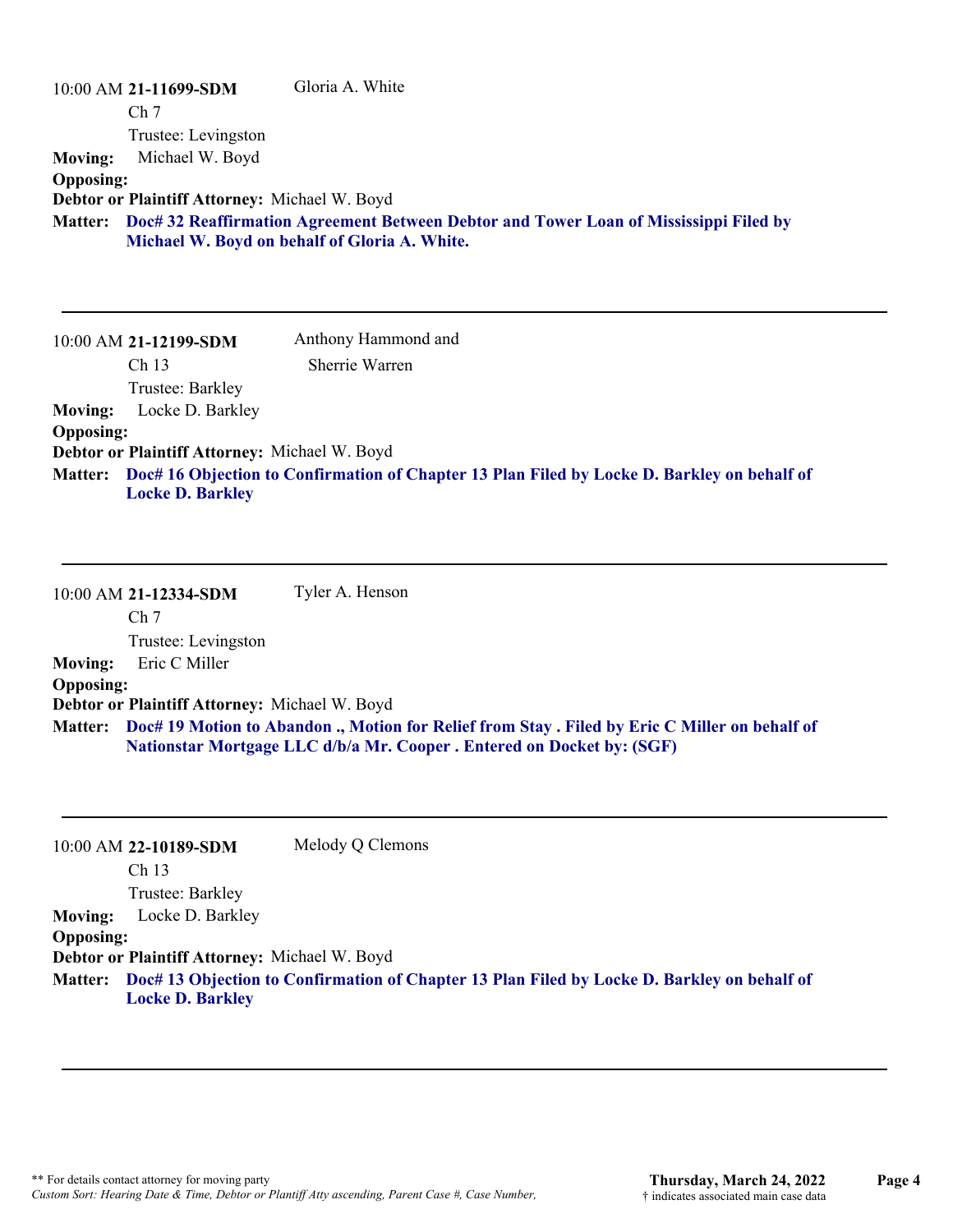### 10:00 AM **18-11593-SDM**  Ch 13 Trustee: Barkley Ora D. McCrutchen **Moving: Opposing: Debtor or Plaintiff Attorney:** J. Madison Brooks **Doc# 53 Trustee's Notice and Motion to Dismiss Case for Failure to Make Plan Payments . Matter: Responses due by 2/3/2022. Doc# 54 Response Filed by J. Madison Brooks III on behalf of Ora D. McCrutchen (RE: related document(s)53 Trustee's Notice and Motion to Dismiss Case for Failure to Make Plan Payments). (Brooks, J.)**

10:00 AM **18-12430-SDM**  Ch 13 Trustee: Barkley Laramie Lee **Moving:** Kimberly D. Putnam **Opposing: Debtor or Plaintiff Attorney:** J. Madison Brooks **Doc# 86 Motion to Abandon ., Motion for Relief from Stay . Filed by Jeff D. Rawlings on behalf Matter: of Southwest Stage Funding dba Cascade Financial Services.**

|                  | 10:00 AM 21-11197-SDM                                                                    | Marqueatt C. Foules                                                                                                                                                       |  |
|------------------|------------------------------------------------------------------------------------------|---------------------------------------------------------------------------------------------------------------------------------------------------------------------------|--|
|                  | Ch <sub>13</sub>                                                                         |                                                                                                                                                                           |  |
|                  | Trustee: Barkley                                                                         |                                                                                                                                                                           |  |
| <b>Moving:</b>   |                                                                                          |                                                                                                                                                                           |  |
| <b>Opposing:</b> |                                                                                          |                                                                                                                                                                           |  |
|                  | <b>Debtor or Plaintiff Attorney: J. Madison Brooks</b>                                   |                                                                                                                                                                           |  |
|                  | Matter: Doc# 44 Trustee's Notice and Motion to Dismiss Case. Responses due by 2/14/2022. |                                                                                                                                                                           |  |
|                  |                                                                                          | Doc# 47 Response Filed by J. Madison Brooks III on behalf of Marqueatt C. Foules (RE: related<br>document(s)44 Trustee's Notice and Motion to Dismiss Case). (Brooks, J.) |  |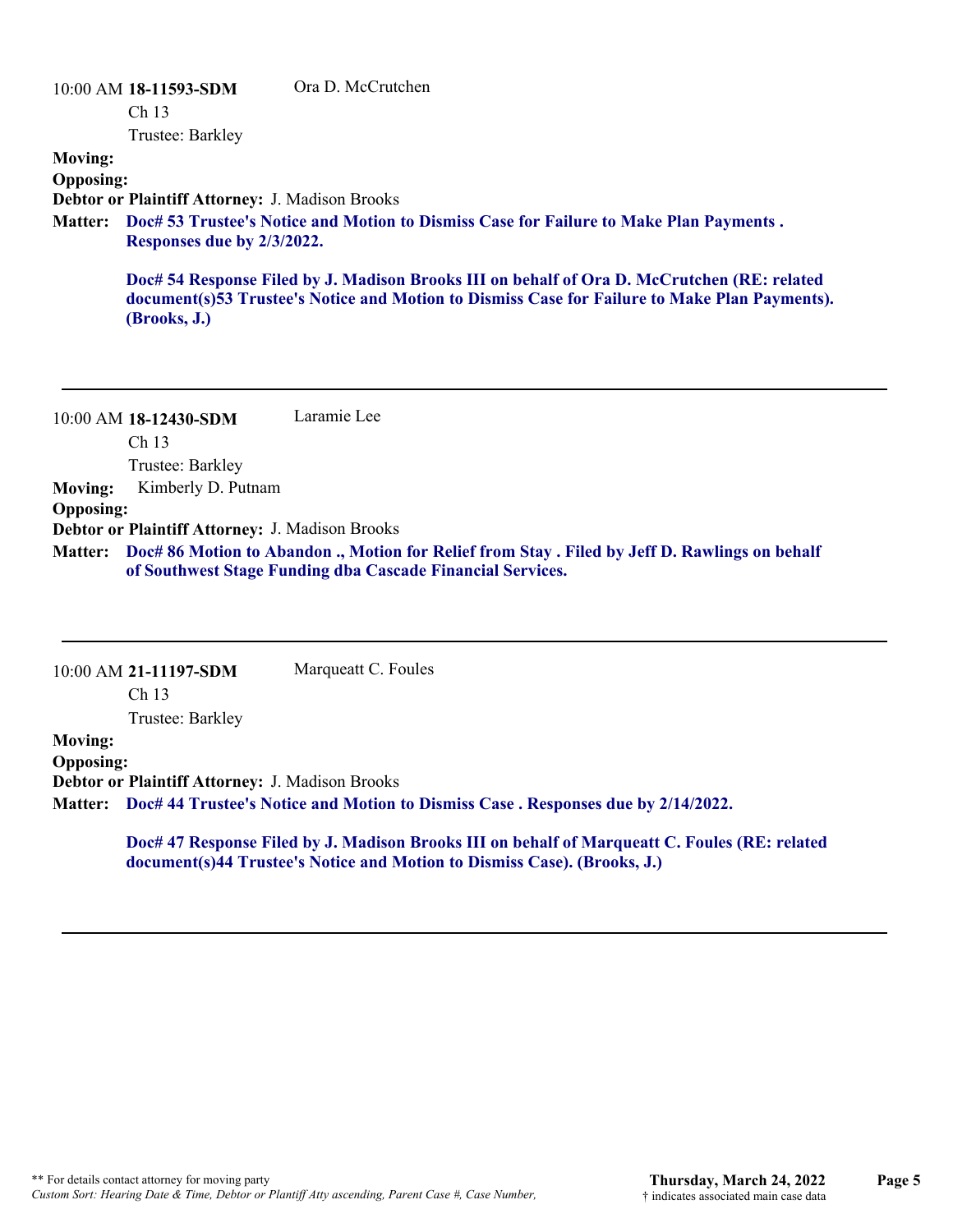#### 10:00 AM **21-11622-SDM**

Ch 13

Roy Sandifer

Trustee: Barkley

**Moving:** Michael J. McCormick

**Opposing:**

**Debtor or Plaintiff Attorney:** J. Madison Brooks

**Doc# 48 Motion for Relief from Stay ., Motion for Relief from Stay (Codebtor or Child Support) , Matter: Motion to Abandon and Certificate of Service (1218 Old Highway 61 South, Arcola, Mississippi 38722). Filed by Karen A. Maxcy on behalf of U.S. BANK NATIONAL ASSOCIATION. (Attachments: # 1 Exhibit A)**

**Doc# 54 LATE FILED Response Filed by J. Madison Brooks III on behalf of Roy Sandifer (RE: related document(s)48 Motion for Relief From Stay filed by Creditor U.S. BANK NATIONAL ASSOCIATION, Motion for Relief from Stay (Codebtor or Child Support), Motion to Abandon). (Brooks, J.)**

|                  | $10:00$ AM 21-11731-SDM<br>Ch <sub>13</sub>            | Kendrick K. King                                                                                                                                                                                                                                                                       |
|------------------|--------------------------------------------------------|----------------------------------------------------------------------------------------------------------------------------------------------------------------------------------------------------------------------------------------------------------------------------------------|
|                  | Trustee: Barkley                                       |                                                                                                                                                                                                                                                                                        |
| <b>Moving:</b>   | Charles F. Barbour                                     |                                                                                                                                                                                                                                                                                        |
| <b>Opposing:</b> |                                                        |                                                                                                                                                                                                                                                                                        |
|                  | <b>Debtor or Plaintiff Attorney: J. Madison Brooks</b> |                                                                                                                                                                                                                                                                                        |
| <b>Matter:</b>   | Order)                                                 | Doc# 57 Motion for Relief from Stay., Motion to Abandon., Motion for Relief from Stay<br>(Codebtor or Child Support) Filed by Charles F. Barbour on behalf of The Money Source Inc<br>(Attachments: # 1 Exhibit A # 2 Exhibit B # 3 Exhibit C # 4 Exhibit D # 5 Exhibit E # 6 Proposed |
|                  |                                                        | Doc# 62 Response Filed by J. Madison Brooks III on behalf of Kendrick K. King (RE: related<br>document(s)57 Motion for Relief From Stay filed by Creditor The Money Source Inc., Motion to<br>Abandon, Motion for Relief from Stay (Codebtor or Child Support)). (Brooks, J.)          |

|                  | 10:00 AM 21-12360-SDM                                  | William Eubanks                                                                                     |
|------------------|--------------------------------------------------------|-----------------------------------------------------------------------------------------------------|
|                  | Ch 13                                                  |                                                                                                     |
|                  | Trustee: Barkley                                       |                                                                                                     |
| <b>Moving:</b>   | Locke D. Barkley                                       |                                                                                                     |
| <b>Opposing:</b> |                                                        |                                                                                                     |
|                  | <b>Debtor or Plaintiff Attorney: J. Madison Brooks</b> |                                                                                                     |
|                  | <b>Locke D. Barkley</b>                                | Matter: Doc# 33 Objection to Confirmation of Chapter 13 Plan Filed by Locke D. Barkley on behalf of |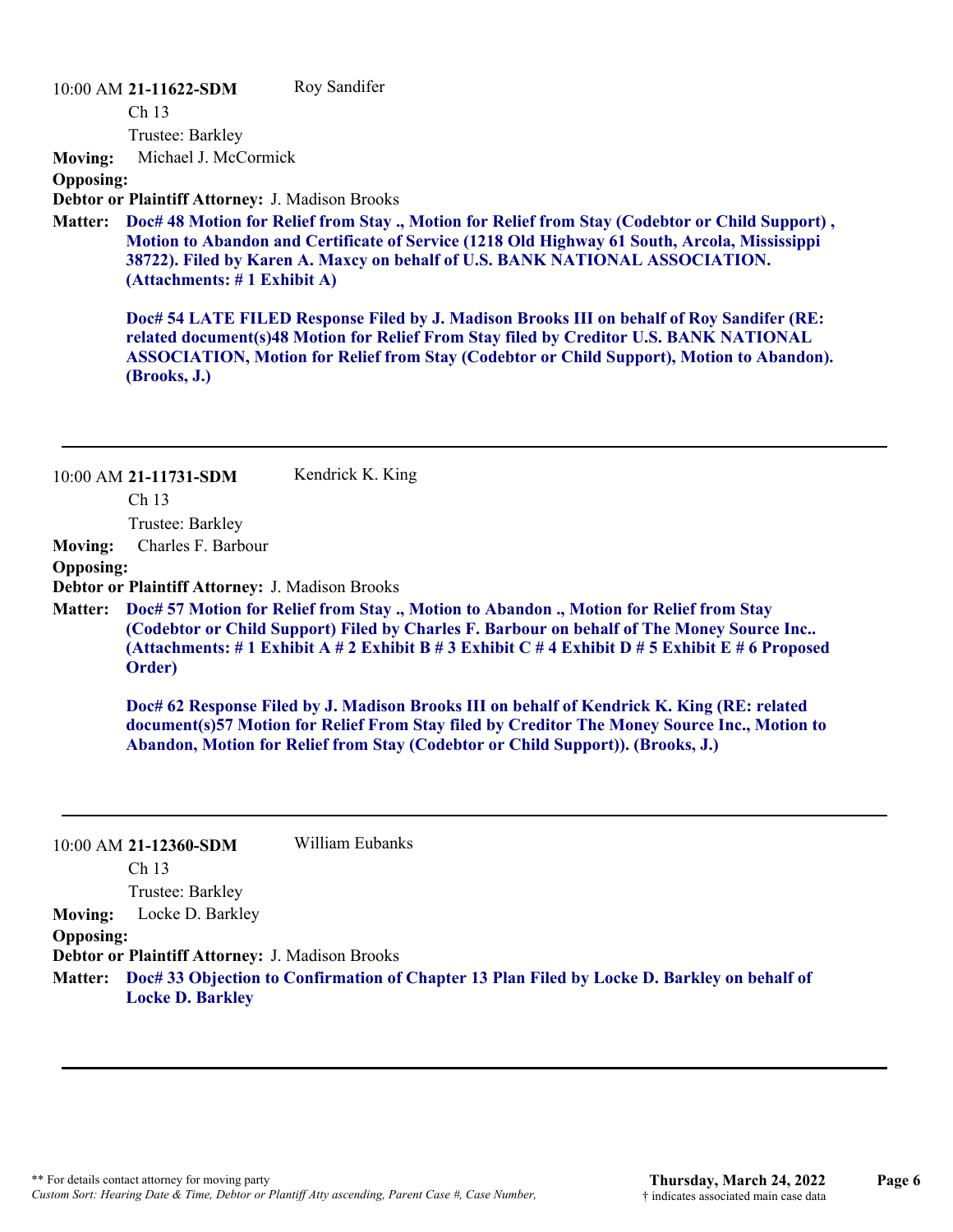| <b>Moving:</b>                     | 10:00 AM 20-11448-SDM<br>Ch <sub>13</sub><br>Trustee: Barkley               | Robert Simmons, Sr.                                                                                                                                                                                                                                                                              |
|------------------------------------|-----------------------------------------------------------------------------|--------------------------------------------------------------------------------------------------------------------------------------------------------------------------------------------------------------------------------------------------------------------------------------------------|
| <b>Opposing:</b><br><b>Matter:</b> | Debtor or Plaintiff Attorney: Vallrie Dorsey<br>Responses due by 2/3/2022.  | Doc# 44 Trustee's Notice and Motion to Dismiss Case for Failure to Make Plan Payments.                                                                                                                                                                                                           |
|                                    | (Dorsey, Vallrie)                                                           | Doc# 45 Response Filed by Vallrie Dorsey on behalf of Robert Simmons Sr. (RE: related<br>document(s)44 Trustee's Notice and Motion to Dismiss Case for Failure to Make Plan Payments).                                                                                                           |
|                                    | 10:00 AM 13-14506-SDM<br>Ch <sub>11</sub>                                   | Sanderson Plumbing Products, Inc.                                                                                                                                                                                                                                                                |
| <b>Moving:</b><br><b>Opposing:</b> | Christopher Meredith                                                        |                                                                                                                                                                                                                                                                                                  |
| <b>Matter:</b>                     | Debtor or Plaintiff Attorney: Craig M. Geno<br>Responses due by 10/20/2021. | Doc# 803 Objection to Claim of Menard Filed by Sanderson Plumbing Liquidating Trust.                                                                                                                                                                                                             |
|                                    | Julia)                                                                      | Doc# 847 Response by Menard, Inc. to Liquidating Trust's Objection to Its Proof of Claim 66-1<br>Filed by Julia Terry on behalf of Menard, Inc. (RE: related document(s)803 Objection to Claim<br>filed by Liquidator Sanderson Plumbing Liquidating Trust). (Attachments: #1 Exhibit 1) (Terry, |
|                                    | 10:00 AM 21-11832-SDM                                                       | Express Grain Terminals, LLC                                                                                                                                                                                                                                                                     |

Ch 11

**Moving:** Karen A. Maxcy

**Opposing:**

**Debtor or Plaintiff Attorney:** Craig M. Geno

**Doc# 1966 Motion for Relief from Stay ., Motion to Abandon ., or in the alternative Motion for Matter: Adequate Protection and Certificate of Service (2019 Chevrolet Silverado) Filed by Karen A. Maxcy on behalf of JPMorgan Chase Bank, N.A.. (Attachments: # 1 Exhibit A # 2 Exhibit B # 3 Exhibit C)**

**Doc# 2202 Response Filed by Craig M. Geno on behalf of Express Grain Terminals, LLC (RE: related document(s)1966 Motion for Relief From Stay filed by Creditor JPMorgan Chase Bank, N.A., Motion to Abandon, Motion for Adequate Protection). (Geno, Craig)**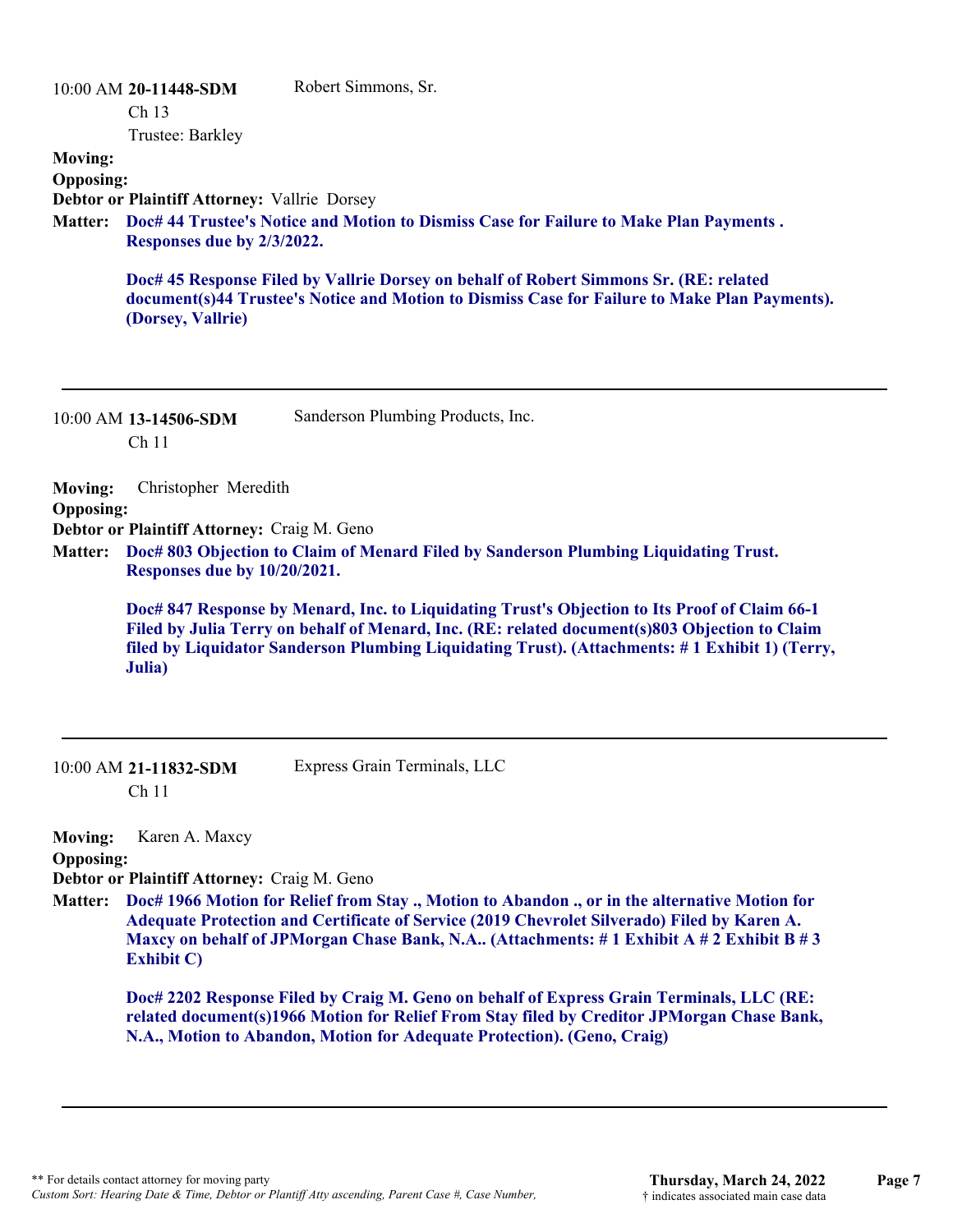Helena Chemical Company v. Estate of Odelle Hood et al

10:00 AM **21-01008-SDM**  Ch 12 †

16-14506-SDM

**Moving:** Bradley T. Golmon

**Opposing:**

**Debtor or Plaintiff Attorney:** Bradley T. Golmon

**Doc# 62 Motion For Summary Judgment Filed by Bradley T. Golmon on behalf of Helena Chemical Company. (Attachments: # 1 Exhibit Estate Records # 2 Exhibit Will of H. Brown Hood # 3 Exhibit Power of Attorney # 4 Exhibit William Cary Hood Voluntary Petition # 5 Exhibit Estate of Odelle Hoods Discovery Responses # 6 Exhibit Quitclaim Deed # 7 Exhibit Deposition of Dilworth 10.01.2019 # 8 Exhibit Deposition of Dilworth 06.08.2020 # 9 Exhibit Suggestion of Death) Matter:**

William Cary Hood

**Doc# 65 Joinder Filed by Harold J. Barkley Jr. on behalf of Harold J. Barkley Jr. (RE: related document(s)62 Motion for Summary Judgment filed by Plaintiff Helena Chemical Company). (Barkley, Harold)**

|                  | 10:00 AM 21-01007-SDM                           | Helena Chemical Company v. Estate of Odelle Hood et al                                                                                                                                                                                                                                                                                                                                                                                                                    |
|------------------|-------------------------------------------------|---------------------------------------------------------------------------------------------------------------------------------------------------------------------------------------------------------------------------------------------------------------------------------------------------------------------------------------------------------------------------------------------------------------------------------------------------------------------------|
|                  | $\dagger$ Ch 12                                 |                                                                                                                                                                                                                                                                                                                                                                                                                                                                           |
|                  | 16-14509-SDM                                    | Howard Allen Hood                                                                                                                                                                                                                                                                                                                                                                                                                                                         |
| <b>Moving:</b>   | Bradley T. Golmon                               |                                                                                                                                                                                                                                                                                                                                                                                                                                                                           |
| <b>Opposing:</b> |                                                 |                                                                                                                                                                                                                                                                                                                                                                                                                                                                           |
|                  | Debtor or Plaintiff Attorney: Bradley T. Golmon |                                                                                                                                                                                                                                                                                                                                                                                                                                                                           |
| <b>Matter:</b>   |                                                 | Doc# 64 Motion For Summary Judgment Filed by Bradley T. Golmon on behalf of Helena<br>Chemical Company. (Attachments: #1 Exhibit Estate Records #2 Exhibit Will of H. Brown<br>Hood #3 Exhibit Power of Attorney #4 Exhibit Voluntary Petition #5 Exhibit Estate of Odelle<br>Hoods Discovery Responses # 6 Exhibit Quitclaim Deed # 7 Exhibit Depo of Dilworth 10.01.2019<br>#8 Exhibit Deposition of Dilworth 06.08.2020 #9 Exhibit Suggestion of Death of Odelle Hood) |
|                  | (Barkley, Harold)                               | Doc# 67 Joinder Filed by Harold J. Barkley Jr. on behalf of Harold J. Barkley Jr. (RE: related<br>document(s)64 Motion for Summary Judgment filed by Plaintiff Helena Chemical Company).                                                                                                                                                                                                                                                                                  |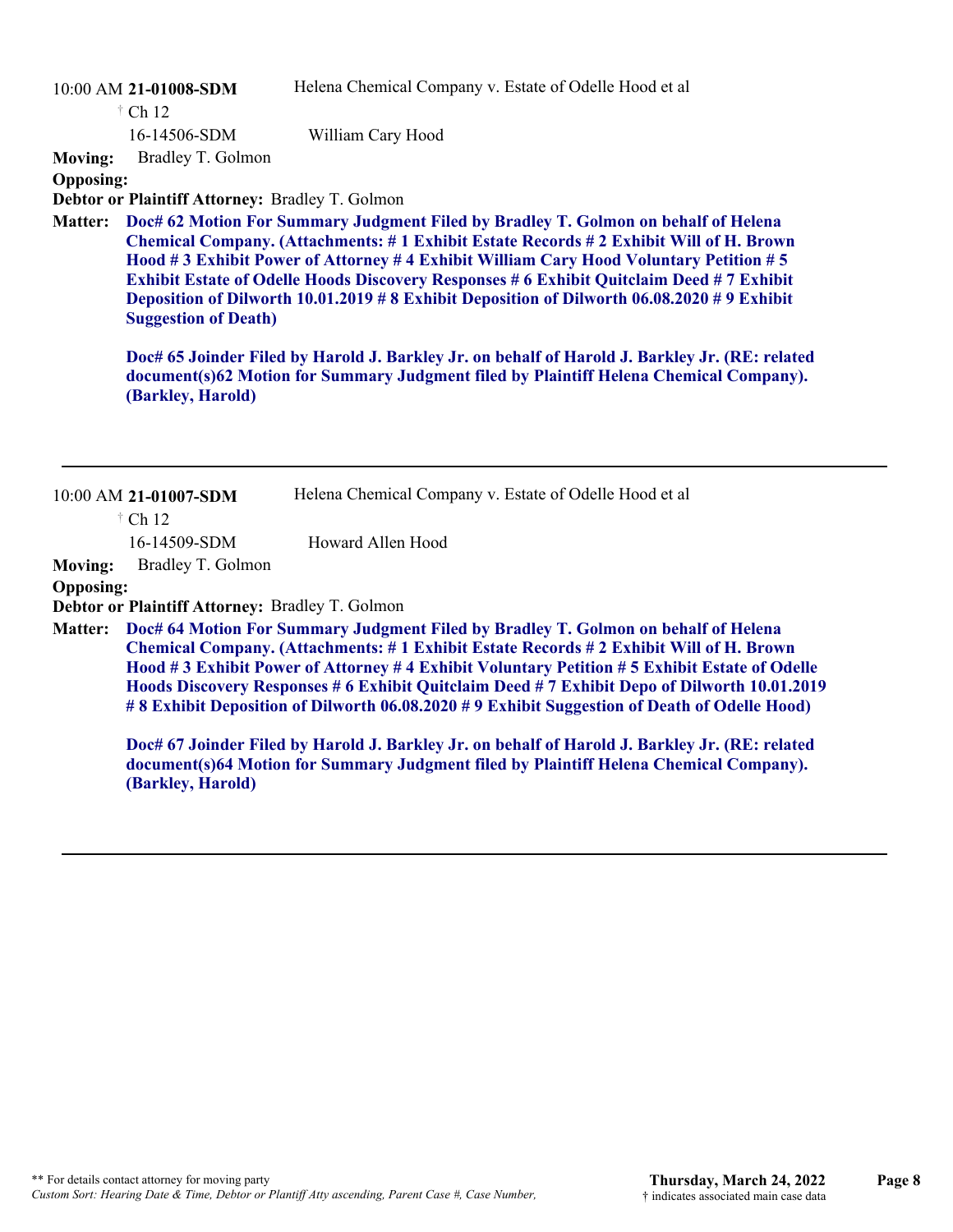|                  | 10:00 AM 19-01065-SDM                            | Helena Chemical Company v. Hood et al                                                                                                                                                                                                                                                                                                                                                                                                                                                                                                                                       |
|------------------|--------------------------------------------------|-----------------------------------------------------------------------------------------------------------------------------------------------------------------------------------------------------------------------------------------------------------------------------------------------------------------------------------------------------------------------------------------------------------------------------------------------------------------------------------------------------------------------------------------------------------------------------|
|                  | $\dagger$ Ch 12                                  |                                                                                                                                                                                                                                                                                                                                                                                                                                                                                                                                                                             |
|                  | 16-14511-SDM                                     | Kenneth Brown Hood                                                                                                                                                                                                                                                                                                                                                                                                                                                                                                                                                          |
| <b>Moving:</b>   | Bradley T. Golmon                                |                                                                                                                                                                                                                                                                                                                                                                                                                                                                                                                                                                             |
| <b>Opposing:</b> |                                                  |                                                                                                                                                                                                                                                                                                                                                                                                                                                                                                                                                                             |
|                  | Debtor or Plaintiff Attorney: Bradley T. Golmon  |                                                                                                                                                                                                                                                                                                                                                                                                                                                                                                                                                                             |
| <b>Matter:</b>   | Death)                                           | Doc# 141 Motion For Summary Judgment Filed by Bradley T. Golmon on behalf of Helena<br><b>Chemical Company. (Attachments: #1 Exhibit Estate Records for Estate of H. Brown Hood,</b><br>Bolivar County Chancery Court # 2 Exhibit Will of H. Brown Hood # 3 Exhibit Power of<br>Attorney from Odelle Hood to Mary Lou Dilworth #4 Exhibit Petition of Debtor Kenneth Brown<br>Hood # 5 Exhibit Discovery Responses # 6 Exhibit Quitclaim Deed # 7 Exhibit Deposition of<br>Dilworth, October, 2019 # 8 Exhibit Deposition of Dilworth, June, 2020 # 9 Exhibit Suggestion of |
|                  | (Barkley, Harold)                                | Doc# 144 Joinder Filed by Harold J. Barkley Jr. on behalf of Harold J. Barkley Jr. (RE: related<br>document(s)141 Motion for Summary Judgment filed by Plaintiff Helena Chemical Company).                                                                                                                                                                                                                                                                                                                                                                                  |
|                  | 10:00 AM 21-11489-SDM<br>Ch <sub>13</sub>        | Roosevelt Randle, Jr.                                                                                                                                                                                                                                                                                                                                                                                                                                                                                                                                                       |
|                  | Trustee: Barkley                                 |                                                                                                                                                                                                                                                                                                                                                                                                                                                                                                                                                                             |
| <b>Moving:</b>   | Kent D. McPhail                                  |                                                                                                                                                                                                                                                                                                                                                                                                                                                                                                                                                                             |
| <b>Opposing:</b> |                                                  |                                                                                                                                                                                                                                                                                                                                                                                                                                                                                                                                                                             |
|                  | Debtor or Plaintiff Attorney: A. E. Rusty Harlow |                                                                                                                                                                                                                                                                                                                                                                                                                                                                                                                                                                             |
| Matter:          | <b>Exhibit) (McPhail, Kent)</b>                  | Doc# 20 Motion for Relief from Stay., Motion for Relief from Stay (Codebtor or Child Support)<br>Filed by Kent D. McPhail on behalf of Lendmark Financial Services, LLC. (Attachments: #1                                                                                                                                                                                                                                                                                                                                                                                   |
|                  |                                                  |                                                                                                                                                                                                                                                                                                                                                                                                                                                                                                                                                                             |

10:00 AM **22-10135-SDM**  Ch 11 Trustee: Strong Baze Pharmacy, LLC **Moving:** John F Hughes **Opposing: Debtor or Plaintiff Attorney:** John F Hughes **Doc# 18 Motion to Deem Ombudsman Not Necessary Filed by John F Hughes on behalf of Baze Matter: Pharmacy, LLC.**